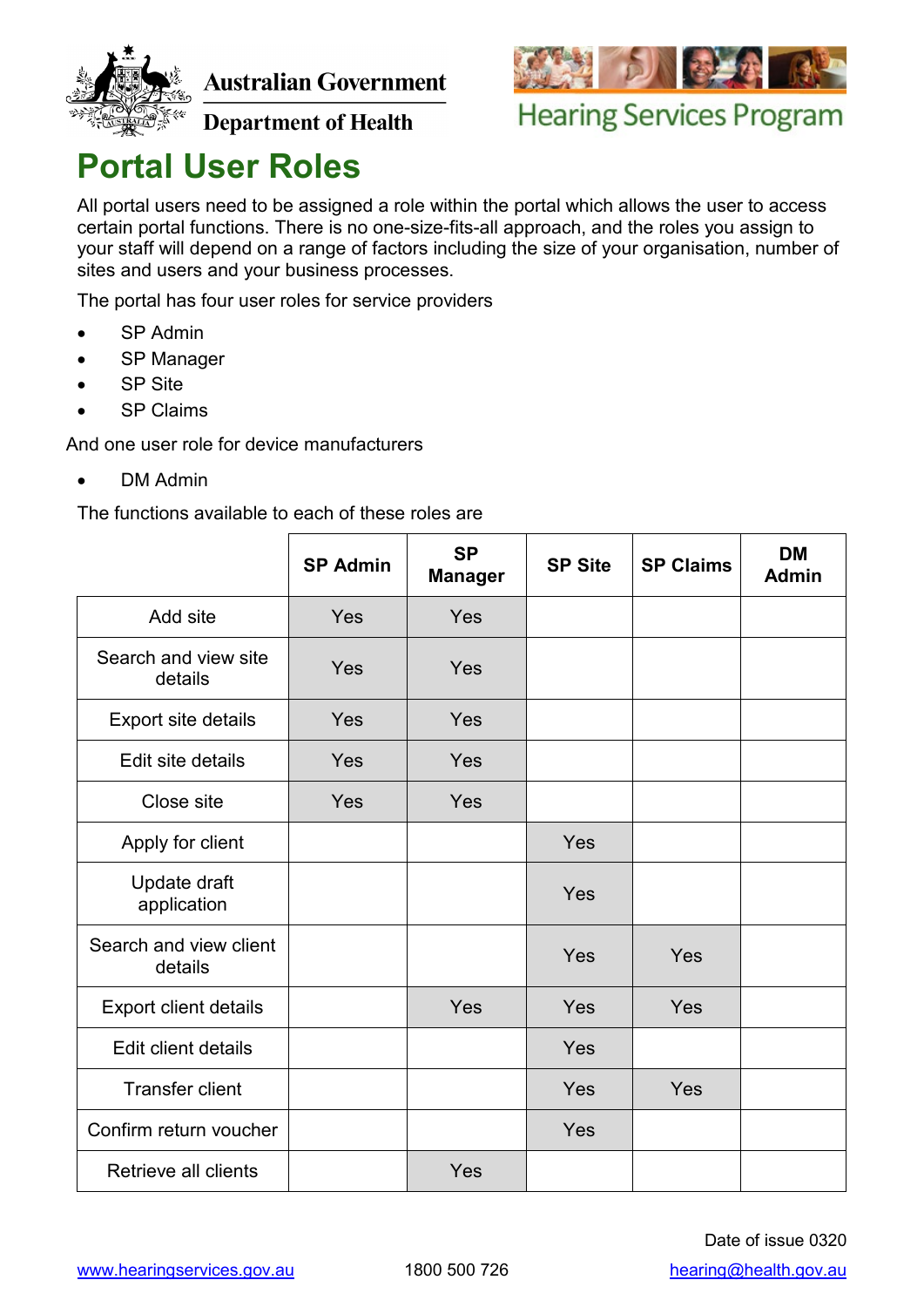|                                        | <b>SP Admin</b> | <b>SP</b><br><b>Manager</b> | <b>SP Site</b> | <b>SP Claims</b> | <b>DM</b><br><b>Admin</b> |
|----------------------------------------|-----------------|-----------------------------|----------------|------------------|---------------------------|
| Submit manual claims<br>and recoveries |                 |                             |                | Yes              |                           |
| View manual claims                     |                 |                             | Yes            | Yes              |                           |
| Search and export<br>manual claims     |                 |                             |                | Yes              |                           |
| View user accounts                     | Yes             | Yes                         |                |                  | Yes                       |
| Export user accounts                   | Yes             | Yes                         |                |                  | Yes                       |
| Edit user accounts                     | Yes             | Yes                         |                |                  | Yes                       |
| Add new device                         |                 |                             |                |                  | Yes                       |
| Edit device details                    |                 |                             |                |                  | Yes                       |
| Cancel device                          |                 |                             |                |                  | Yes                       |
| Search and view<br>devices             |                 |                             |                |                  | Yes                       |
| Add new practitioner                   | Yes             | Yes                         |                |                  |                           |
| Edit provider-<br>practitioner links   | Yes             | Yes                         |                |                  |                           |
| Edit business details                  | Yes             |                             |                |                  | Yes                       |

Depending on the functions you would like your staff to complete, a user may by assigned multiple user roles.

## **Creating Users**

The first portal user (SP Admin or DM Admin) for a business is created by the Department of Health. The Admin user can then create new users for their business, including other admin users, as required.

The User Account section found on the portal landing page allows you to add new users and manage existing user accounts within your organisation. To add a new user

- 1. Click on the 'User Accounts' section to expand the view.
- 2. Click on the 'Add New User' button.
- 3. Select the user role or roles you wish to allocate.
- 4. When expanded, complete the relevant fields such as role type, given name, family name and email address (this is the email address that the invitation email will be sent to).
- 5. Once the fields are complete, click the 'Save and Invite' button. The user will then be sent an invitation to join the portal via email.